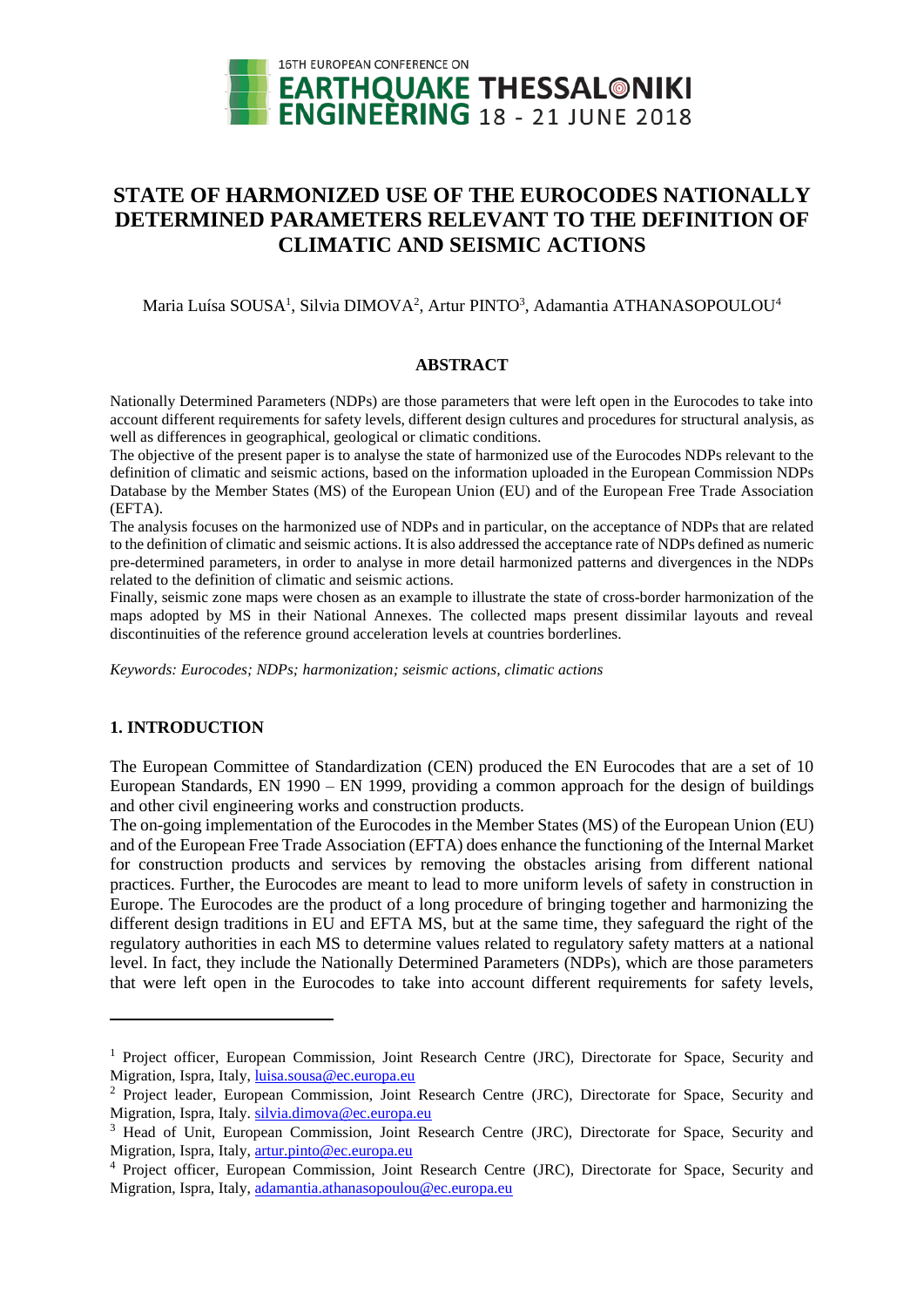different design cultures and procedures for structural analysis, as well as differences in geographical, geological or climatic conditions.

The set of the NDPs comprises: (i) values and/or classes where alternatives are given in the Eurocodes, (ii) values to be used where a symbol only is given in the Eurocodes, (iii) country specific data, e.g., seismic zone maps, snow maps, wind maps, isotherm maps, etc., and (iv) alternative procedures to be chosen.

Since March 2005, the Joint Research Centre (JRC) provides scientific and technical support to the Directorate General Internal Market, Industry, Entrepreneurship, and Small and Medium Enterprises (DG GROW) of the European Commission in the frame of Administrative Arrangements on the Eurocodes, supporting policies and standards for sustainable construction.

In this framework, and in view of achieving the concerned Parts of the European Commission Recommendation of 11 of December, 2003 (2003/887/EC) on the implementation and use of Eurocodes for construction works and structural construction products, the JRC has developed and is maintaining a Database populated with the NDPs adopted in the EU and EFTA countries that are applying the EN Eurocodes. The NDPs Database has restricted access, acts as a platform of notification by the MS to the European Commission on the adopted values of the NDPs and constitutes the basis for the analysis of the NDPs, contributing to the definition of strategies supporting further harmonization of the Eurocodes. The next goal of the European Union is to keep the Eurocodes as the most advanced state of the art codes for structural design in the world. A project aiming to develop the second generation of the Eurocodes is currently underway and is expected to be completed by 2020 (M/515 EN (2012)). Among the basic principles of the project, further harmonization of the Eurocodes is aimed at, through reducing the number of the NDPs. The assessment of the potential to significantly reduce their number, shall be done in collaboration with the JRC using the NDPs uploaded in the NDPs Database.

The objective of the present paper is to analyse the state of harmonized use of the Eurocodes NDPs relevant to the definition of climatic and seismic actions, based on the NDPs uploaded in the JRC Database. The analysis will focus on the availability of data in the NDPs Database per MS and Eurocode and the harmonized use of NDPs, especially those related to the definition of climatic and seismic actions. It is also discussed the acceptance rate of NDPs per Eurocode Part, and the acceptance of the NDPs defined as numeric pre-determined parameters, with the view to analysing harmonized patterns and divergences in the NDPs adopted by MS.

Finally, seismic zone maps were chosen as example to illustrate the harmonization state of the maps adopted by MS in their National Annexes (NAs). The state of harmonization acceleration values at countries borders and the maps layout are also addressed.

# **2. STATISTICAL ANALYSIS OF THE NDPs RELEVANT TO THE DEFINITION OF CLIMATIC AND SEISMIC ACTIONS**

### *2.1 Data related to the definition of climatic and seismic actions*

The JRC has considered 142 NDPs relevant to the definition of climatic and seismic actions for structural design with the Eurocodes (Sousa *et al.*, 2016). The NDPs are distributed in Parts 1-3, 1-4 and 1-5 of Eurocode 1 and in Parts 1 and 3 of Eurocode 8, as shown i[n Table 1.](#page-2-0) Figures shown in the second column of [Table 1](#page-2-0) also count the number of NCCI (Non-Contradictory Complementary Information) in the concerned Eurocodes Parts, alongside the number of NDPs. Appendix A lists the NDPs used in the analysis performed in this paper for the Eurocode 8.

Data used in the statistical analysis of the acceptance of NDPs related to the definition of climatic and seismic actions were extracted from the JRC Database by November 2017. By that date, the EU Member States and the EFTA Member States, Norway and Switzerland, have uploaded in the Database a total of 25,808 NDPs, representing 66.5% of the NDPs that are expected to be uploaded. Among them, 2,672 NDPs are related to the definition of climatic and seismic actions, representing 68.7% of the NDPs that are expected to be uploaded for this specific set. According to the published National Annexes, the number of countries expected to upload data for the three concerned parts of Eurocode 1 is 28, whereas for Parts 1 and 3 of Eurocode 8 that number is 21 and 18, respectively. By November 2017, the number of countries that has uploaded data on Parts 1-3, 1-4 and 1-5 of Eurocode 1 was 21, 20 and 21,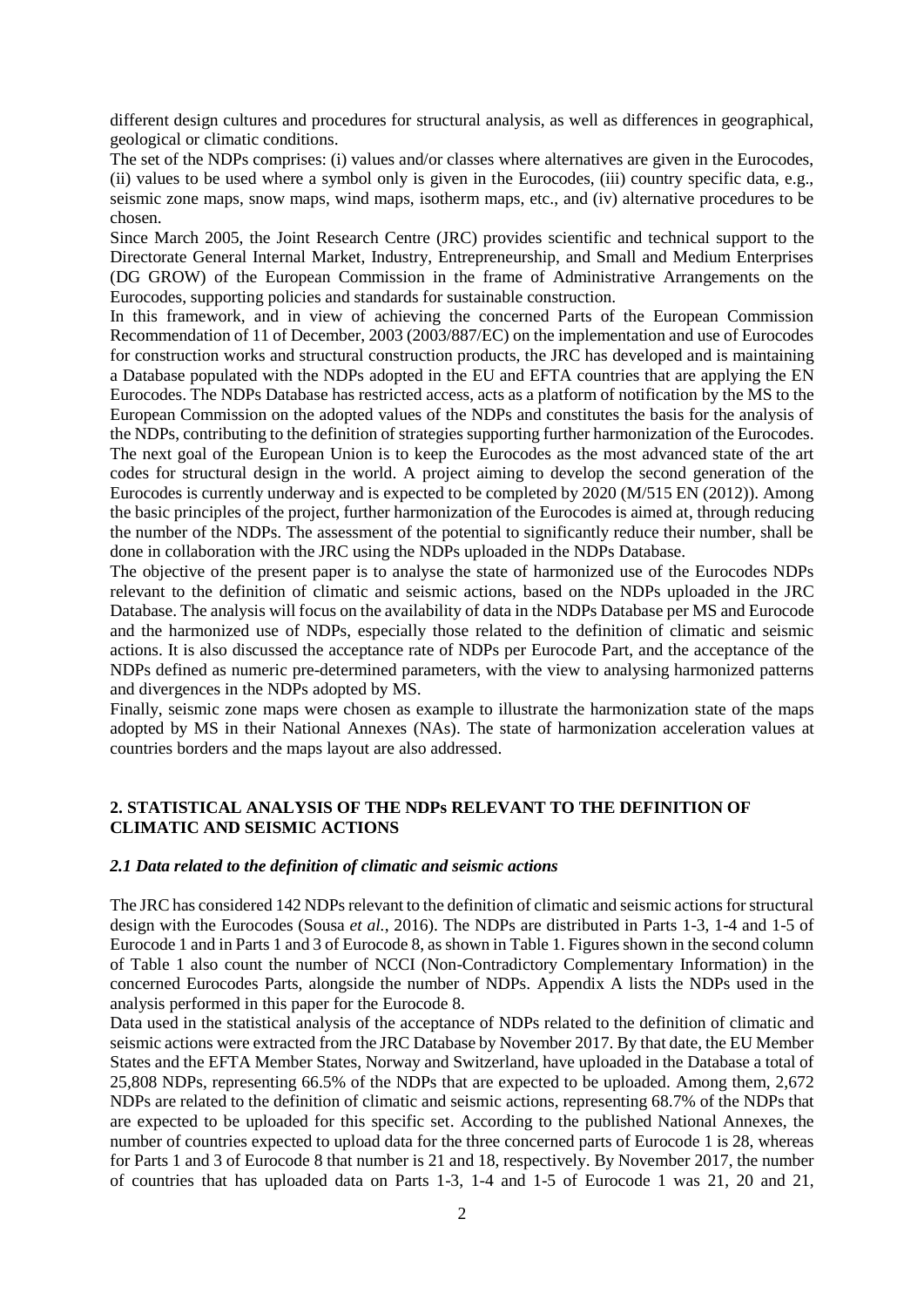respectively, whereas data on Parts 1 and 3 of Eurocode 8 were uploaded by 16 and 12 countries, respectively. The average percentage of uploading, by Eurocode Part, concerning the 142 NDPs relevant to the definition of climatic and seismic actions is also presented in [Table 1.](#page-2-0)

| <b>Eurocode and Part</b>                                                                                                  | <b>NDPs</b><br><b>Number</b> | Percentage of<br>uploading |
|---------------------------------------------------------------------------------------------------------------------------|------------------------------|----------------------------|
| EN 1991: Actions on structures<br>Part 1-3: General Actions - Snow loads                                                  | 33                           | 68%                        |
| EN 1991: Actions on structures<br>Part 1-4: General Actions - Wind actions                                                | 68                           | 67%                        |
| EN 1991: Actions on structures<br>Part 1-5: General Actions - Thermal actions                                             | 29                           | 69%                        |
| EN 1998: Design of structures for earthquake resistance<br>Part 1: General rules, seismic actions and rules for buildings | 11                           | 73%                        |
| EN 1998: Design of structures for earthquake resistance<br>Part 3: Assessment and retrofitting of buildings               | 1                            | 67%                        |
| <b>Total</b>                                                                                                              | 142                          | 69%                        |

<span id="page-2-0"></span>Table 1. Number and percentage of uploading of the NDPs related to the definition of climatic and seismic actions - by EN Part.

### *2.2 Statistical analysis of the acceptance of NDPs*

In the following, a statistical analysis of the NDPs related to the definition of climatic and seismic actions is performed per Eurocode Part and NDP type. Two different sets of NDPs are considered in the analysis:

- i. The *NDPs with Recommended Values* (*RV*) *given*. There are 79 NDPs within this group that have an average acceptance rate of 67.6%, almost 7 percentage points lower than the average percentage of acceptance for the complete set of NDPs with RV, that is 74.3%. This result is not surprising, because the NDPs related to the definition of climatic and seismic actions accounts for specific geographical, geological or climatic conditions of the Member States. This group includes several different types of NDPs, for instance, pre-determined numeric parameters, alternative choice from given options, recommended procedures or approaches, diagrams. The group is thereafter identified as set "i" and called "with RV" in [Table 2](#page-2-1) and in [Figure 1.](#page-3-0)
- ii. The *NDPs type 1.1*, i.e., pre-determined parameters with RV, which is a subset of the previous group. A specific analysis of the statistics on the convergence of the national choices for the NDPs of this type is made. Among the 142 NDPs relevant for the definition of climatic and seismic actions there are 31 NDPs within this group, which have an average acceptance rate of 72.0%. This group is thereafter identified as set "ii" and called "type 1.1" in [Table 2](#page-2-1) and in [Figure 1.](#page-3-0)

[Table 2](#page-2-1) summarizes the status of uploading and the Recommended Values acceptance for the two groups of NDPs aforementioned and [Figure 1](#page-3-0) presents, for the five Parts concerned, the average percentage of acceptance of the NDPs per Eurocode Part.

<span id="page-2-1"></span>Table 2. Number of NDPs, per Eurocode and Part, related to the definition of climatic and seismic actions.

| <b>Set</b>          | <b>NDPs</b> | No. CEN<br><b>NDPs</b> | No. uploaded<br><b>NDPs</b> | No. accepted<br><b>NDPs</b> | Percentage of<br>acceptance |
|---------------------|-------------|------------------------|-----------------------------|-----------------------------|-----------------------------|
|                     | with RV     | 79                     | 1,498                       | 1012                        | 67.6%                       |
| $\cdot \cdot$<br>11 | type $1.1$  |                        | 601                         | 433                         | 72.0%                       |

[Table 2](#page-2-1) and [Figure 1](#page-3-0) show that, in average, the NDPs of type 1.1 (shown in red in the Figure) have an average acceptance rate higher than the average acceptance rate of the others NDPs with RV (shown in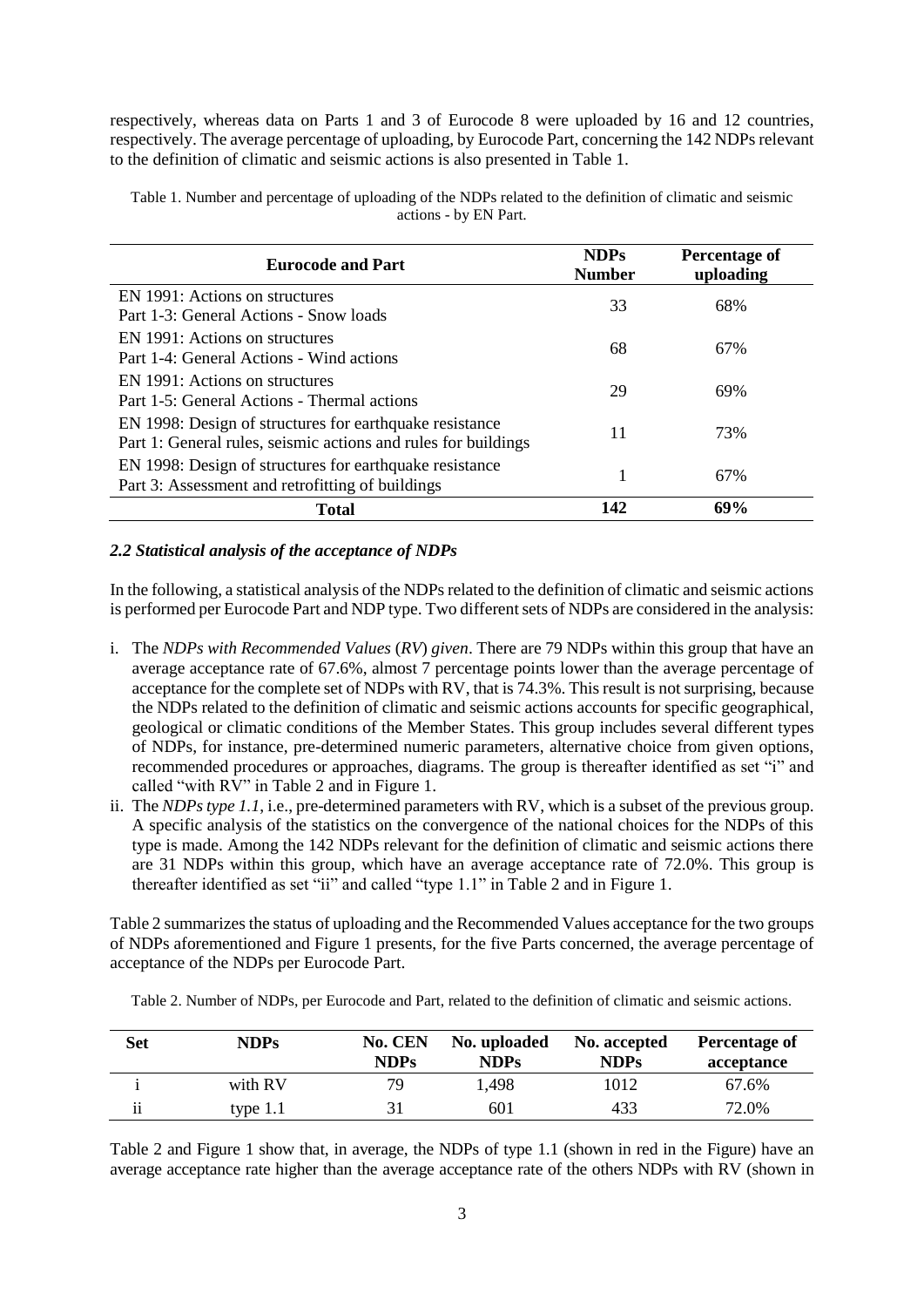blue in the Figure) relevant for the definition of climatic and seismic actions. However, this acceptance rate is still lower than the average acceptance rate of 74.3% for the complete set of NDPs with RV in all Eurocodes Parts. In fact, [Figure 1](#page-3-0) reveals that a good consensus ( $\geq 60\%$ ) was achieved for NDPs of type 1.1 for all Eurocodes Parts analysed. In addition, a good consensus among the countries was achieved for the NDPs with RV belonging to Parts 1-4 and 1-5 of Eurocode 1. The NDPs showing the lowest percentage of acceptance (50%) belong to Part 3 of Eurocode 8 and to the set of NDPs with RV. Note that in this Part 3 only one NDP with RV was considered, so its own percentage of acceptance is shown in [Figure 1.](#page-3-0)



<span id="page-3-0"></span>Figure 1. Percentage of acceptance of NDPs relevant to the definition of climatic and seismic actions, per Eurocode Part

[Table 2](#page-2-1) presents the number of NDPs with RVs distributed by 7 different classes of percentage of acceptance. The Figure shows that, among the 79 NDPs in these conditions, there are 41 NDPs (53%) that have been accepted by more than 70% of the uploading countries and 7 NDPs (9%) that reached a consensus by more than 90% of the countries. Among them there is 1 NDP (1.3%) that have been accepted by all (100%) uploading countries, as it will be seen in [Table 3](#page-4-0) in more detail.



Figure 2. Number of NDPs relevant to the definition of climatic and seismic actions per percentage acceptance

[Table 3](#page-4-0) identifies the NDPs that have the lowest and the highest percentage of acceptance, for the NDPs with RVs relevant to the definition of climatic and seismic actions. The type of each NDP is also present in [Table](#page-4-0)  [3.](#page-4-0) The table shows that there is a NDP, belonging to Part 1-4 of Eurocode 1, "7.6 (1) NOTE 1 *The values of the reduction factor for square sections with rounded corners*, ψr" that have been accepted by 100% of the uploading countries. This NDP is represented in Eurocode 1 by a diagram. The lowest acceptance rate is 20% and belongs to the NDP "3.2.1 (4) *Governing parameter (identification and value) for threshold of low seismicity*" in Part 1 of Eurocode 8. This NDP is represented in Eurocode 8 by a recommended procedure or approach, in flexible tabular form, allowing the introduction of a new procedure or approach.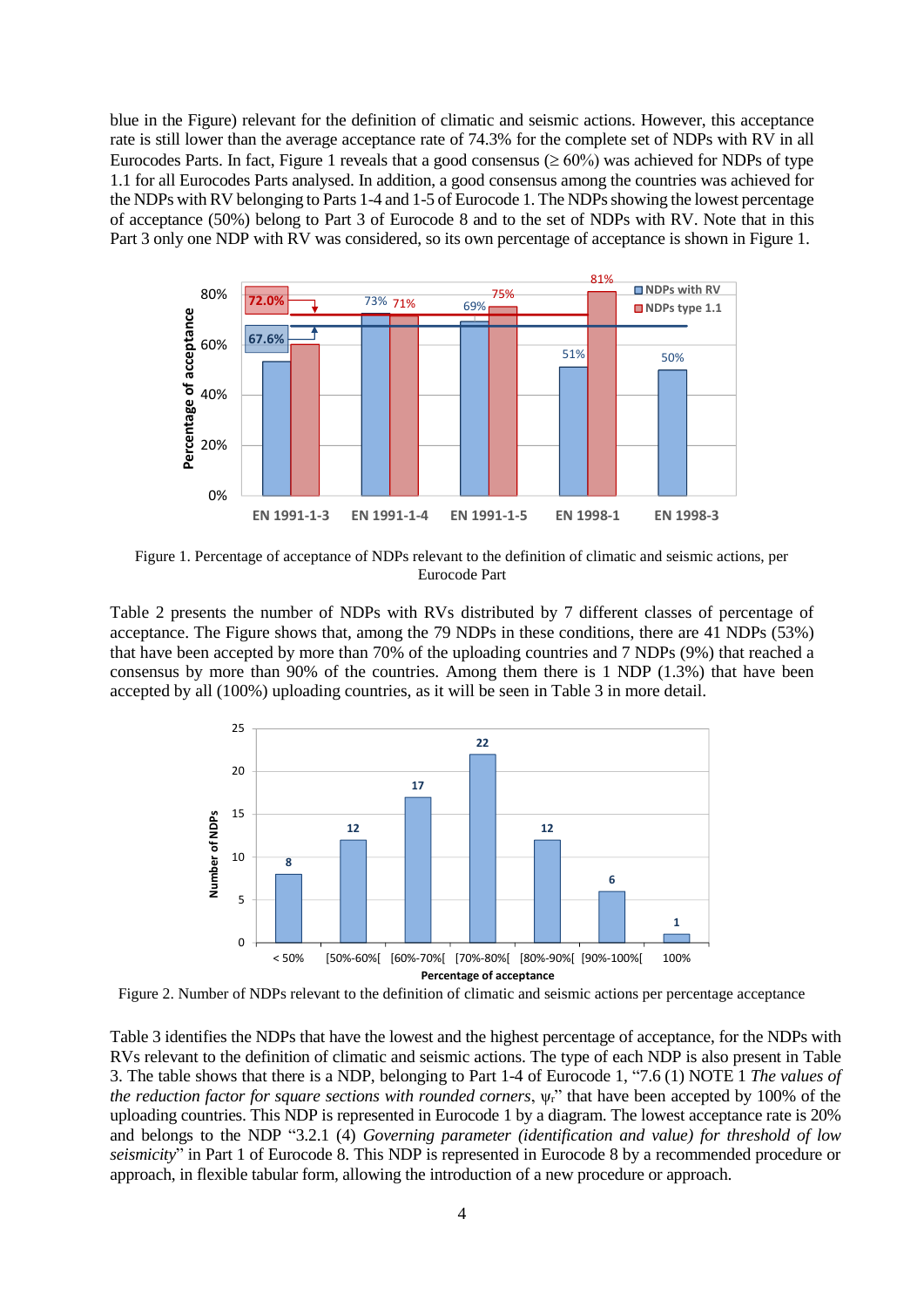| EN        | Part          | Accept.<br>(%)    | <b>NDP</b>                                                                                                                                                                                                                 | <b>NDP</b><br>type                                                                                                 | Min $%$<br>accept. | Max $%$<br>accept. |  |  |
|-----------|---------------|-------------------|----------------------------------------------------------------------------------------------------------------------------------------------------------------------------------------------------------------------------|--------------------------------------------------------------------------------------------------------------------|--------------------|--------------------|--|--|
|           | 53<br>$1 - 3$ |                   | Annex A (1) Table A.1<br>Definition of<br>exceptional conditions<br>and definition of design<br>situations which apply<br>for the particular local<br>effects described in<br>Section 6 for cases B1<br>and B <sub>3</sub> | Recommended<br>procedure or approach,<br>in flexible tabular<br>form, allowing the<br>introduction of a new<br>one | 26.3               |                    |  |  |
|           |               |                   | 5.3.5 (1) NOTE 1<br>The upper value of $\mu_3$                                                                                                                                                                             | Predetermined<br>Parameters with RV                                                                                |                    | 80.0               |  |  |
|           |               |                   | 5.3.6 (1) NOTE 2<br>A restriction for the<br>drift length, $l_s$                                                                                                                                                           | Predetermined<br>Parameters with RV                                                                                |                    | 80.0               |  |  |
| 1991      |               | $1 - 4$<br>73     | 4.3.2(1)<br>The procedure for<br>determining the<br>roughness factor, $c_r(z)$                                                                                                                                             | Recommended<br>procedure or approach<br>allowing the<br>introduction of new<br>one                                 | 52.6               |                    |  |  |
|           |               |                   | 7.6 (1) NOTE 1<br>The values of the<br>reduction factor for<br>square sections with<br>rounded corners, $\psi$ r                                                                                                           | Diagram                                                                                                            |                    | <b>100</b>         |  |  |
|           | $1 - 5$       | 69                | Annex A.1 (1) NOTE 2<br>The adjustment<br>procedure on the values<br>of shade air<br>temperature                                                                                                                           | Recommended<br>procedure or approach<br>allowing the<br>introduction of new<br>one                                 | 50.0               |                    |  |  |
|           |               |                   | 7.5(4)<br>The value of the<br>difference of<br>temperature                                                                                                                                                                 | Predetermined<br>Parameters with RV                                                                                |                    | 84.2               |  |  |
|           | $\mathbf{1}$  | 51                | 3.2.1(4)<br>Governing parameter<br>(identification and<br>value) for threshold of<br>low seismicity                                                                                                                        | Recommended<br>procedure or approach,<br>in flexible tabular form,<br>allowing the<br>introduction of a new<br>one | 20.0               |                    |  |  |
| 1998      |               |                   | 3.2.2.5(4)<br>Lower bound factor $\beta$<br>on design spectral<br>values                                                                                                                                                   | Predetermined<br>Parameters with RV                                                                                |                    | 93.8               |  |  |
|           | 3             | 50                | 2.1(3)<br>Return period of<br>seismic actions under<br>which the Limit States<br>should not be exceeded                                                                                                                    | Recommended<br>procedure or approach,<br>in flexible tabular form,<br>allowing the introduction<br>of a new one    | 50.0               | 50.0               |  |  |
| Minimum ( |               | ) and maximum $($ | percentage of acceptance. Percentage of acceptance for a single NDP (                                                                                                                                                      |                                                                                                                    |                    |                    |  |  |

<span id="page-4-0"></span>

| Table 3. NDPs with related to the definition of climatic and seismic actions with the highest and lowest rate of |             |  |  |  |
|------------------------------------------------------------------------------------------------------------------|-------------|--|--|--|
|                                                                                                                  | acceptance. |  |  |  |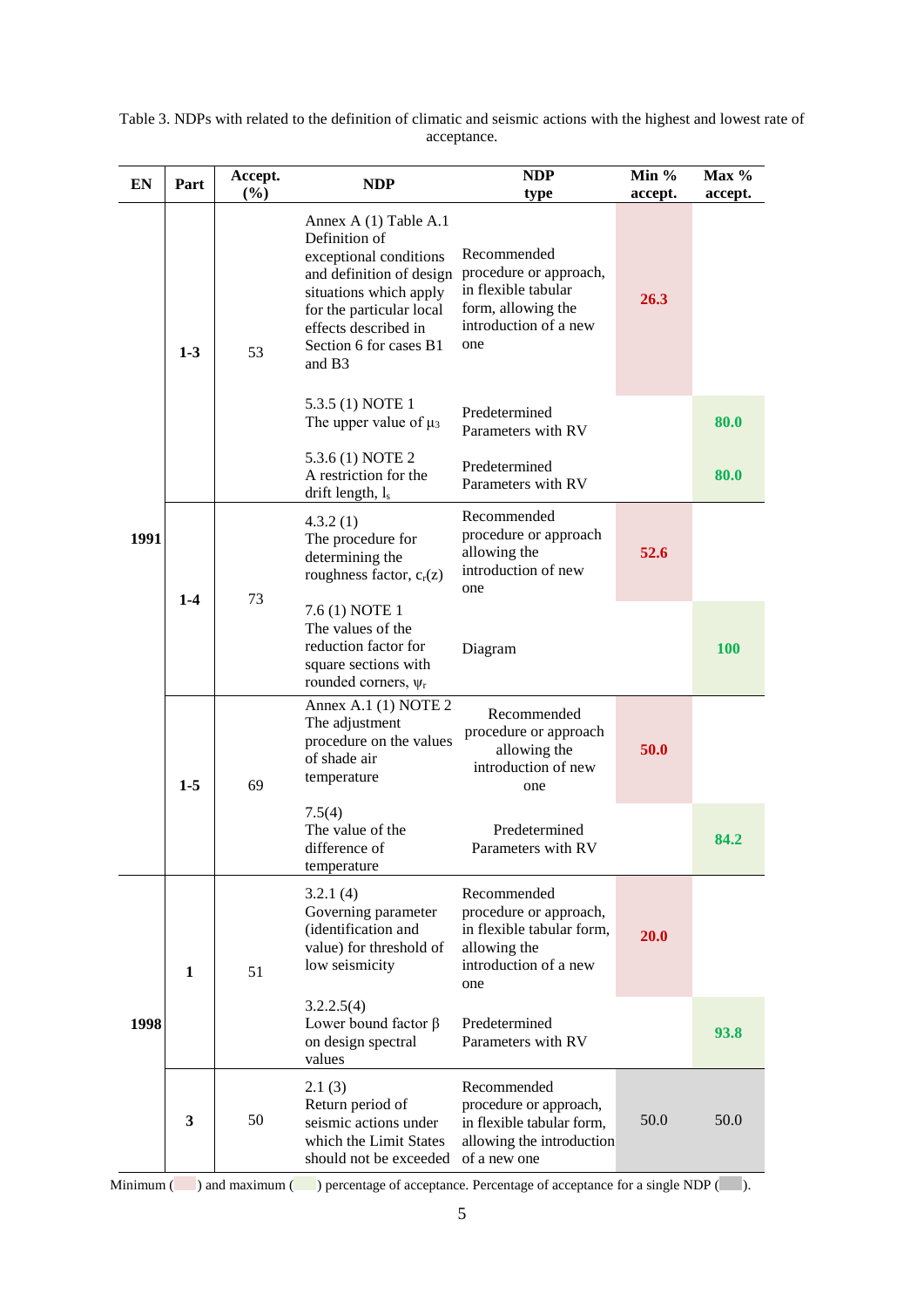[Table 4](#page-5-0) lists and numbers sequentially the parameters of type 1.1 related to the definition of climatic actions that belong to Parts 1-3, 1-4 and 1-5 of Eurocode 1. The NDPs that have more than one parameter are shown in a common shaded box in that table.

<span id="page-5-0"></span>

| #              | <b>EN 1991 Part</b> | <b>Section</b>   | <b>Clause</b>   |    |                                                                     |                |                |
|----------------|---------------------|------------------|-----------------|----|---------------------------------------------------------------------|----------------|----------------|
| $\mathbf{1}$   | $1-3$               | 4.3              | $\mathbf{1}$    |    |                                                                     |                |                |
| $\overline{2}$ | $1-3$               | 5.3.5            | 1 NOTE 1        |    |                                                                     |                |                |
| $\overline{3}$ | $1-3$               | 5.3.6            | 1 NOTE 1        |    |                                                                     |                |                |
| $\overline{4}$ | $1 - 3$             | 5.3.6            | 1 NOTE 1        | #  | <b>EN 1991 Part</b>                                                 | <b>Section</b> | <b>Clause</b>  |
| 5              | $1-3$               | 5.3.6            | $1$ NOTE $2$    | 23 | $1-5$                                                               | 6.1.4.3        | $\mathbf{1}$   |
| 6              | $1-3$               | 5.3.6            | <b>1 NOTE 2</b> | 24 | $1 - 5$                                                             | 6.1.4.4        | $\mathbf{1}$   |
|                |                     |                  |                 | 25 | $1-5$                                                               | 6.1.5          | $\mathbf{1}$   |
| $\#$           | <b>EN 1991 Part</b> | <b>Section</b>   | <b>Clause</b>   | 26 | $1 - 5$                                                             | 6.1.5          | $\mathbf{1}$   |
| $\tau$         | $1-4$               | 4.2              | 2 NOTE 2        | 27 | $1 - 5$                                                             | 6.1.6          | $\mathbf{1}$   |
| $\,8\,$        | $1-4$               | 4.2              | 2 NOTE 3        | 28 | $1-5$                                                               | 6.1.6          | $\mathbf{1}$   |
| 9              | $1 - 4$             | 4.2              | 2 NOTE 5        | 29 | $1-5$                                                               | 6.1.6          | $\mathbf{1}$   |
| 10             | $1-4$               | 4.2              | 2 NOTE 5        | 30 | $1-5$                                                               | 6.2.2          | $\mathbf{1}$   |
| 11             | $1-4$               | 4.3.1            | 1 NOTE 1        | 31 | $1-5$                                                               | 6.2.2          | $\overline{c}$ |
| 12             | $1-4$               | 4.4              | 1 NOTE 2        | 32 | $1 - 5$                                                             | 7.5            | 3              |
| 13             | $1-4$               | 4.5              | 1 NOTE 2        | 33 | $1-5$                                                               | 7.5            | $\overline{4}$ |
| 14             | $1 - 4$             | 7.4.3            | 2               | 34 | $1 - 5$                                                             | Annex A.1      | 3              |
| 15             | $1 - 4$             | 7.7              | 1 NOTE 1        | 35 | $1-5$                                                               | Annex A.2      | $\overline{c}$ |
| 16             | $1 - 4$             | 8.1              | $\overline{4}$  | 36 | $1-5$                                                               | Annex A.2      | $\mathbf{2}$   |
| 17             | $1-4$               | 8.1              | 5               | 37 | $1-5$                                                               | Annex A.2      | $\overline{2}$ |
| 18             | $1-4$               | 8.3.4            | $\mathbf{1}$    | 38 | $1-5$                                                               | Annex A.2      | $\overline{2}$ |
| 19             | $1-4$               | 8.3.4            | $\mathbf{1}$    |    | NDPs with more than 1 parameter are shown in common<br>shaded areas |                |                |
| 20             | $1-4$               | Annex<br>E.1.3.3 | $\mathbf{1}$    |    |                                                                     |                |                |
| 21             | $1-4$               | E.1.5.2.6        | 1 NOTE 1        |    |                                                                     |                |                |
| 22             | $1 - 4$             | Annex<br>E.1.5.3 | 2 NOTE 1        |    |                                                                     |                |                |

Table 4. Parameters of type 1.1 related to the definition of climatic actions in Eurocode 1.

7

In Eurocode 1, the parameter of type 1.1 with the highest ratio of NDP value to Recommended Value (*NDP/RV*) is the one numbered 25 and it is highlighted in bold in [Table 5.](#page-6-0) It is one of the two parameters of the NPD 6.1.5 (1) of Part 1-5. This parameter is described as a *reduction factor of uniform temperature component for combination with temperature difference component*  $(\omega_{N})$ . It was found that among 20 countries uploading values, only one country uploaded a very different value from the RV. The country uploaded 0.8 instead of the recommended 0.35, causing the largest divergence identified.

[Figure 3](#page-6-1) presents the mean value of the parameters of type 1.1 in Eurocode 1, normalized with respect to their Recommended Values, i.e.,  $NDP / RV = NDP / RV$ . The standard deviation of the variable *NDP/RV*, is summed, with positive or negative signs, to its mean value, and it is illustrated by red points in [Figure 3,](#page-6-1) i.e.,  $NDP/RV \pm \sigma_{NDP/RV}$ . For each NDP, the range between the maximum and minimum value of NDP/RV is shown by a red line in the Figure.

[Figure 4](#page-6-2) presents the statistical analysis of type 1.1 parameters in Part 1 of Eurocode 8, as uploaded in the Database. The parameters are described in [Table 6.](#page-7-0) The Figure shows that the type 1.1 parameter with the highest ratio of NDP value to Recommended Value (*NDP*/*RV*) corresponds to a NPD of the Section 2.1, Clause 1, NOTE 1 of Part 1 of Eurocode 8. This NDP is described as the *Reference return period*  $T_{NCR}$  *of seismic action for no-collapse requirement* or, equivalently, the *Reference probability of exceedance in 50 years,*  $P_{NCR}$ , and has two parameters, the value of  $P_{NCR}$  (%), numbered 1 and the value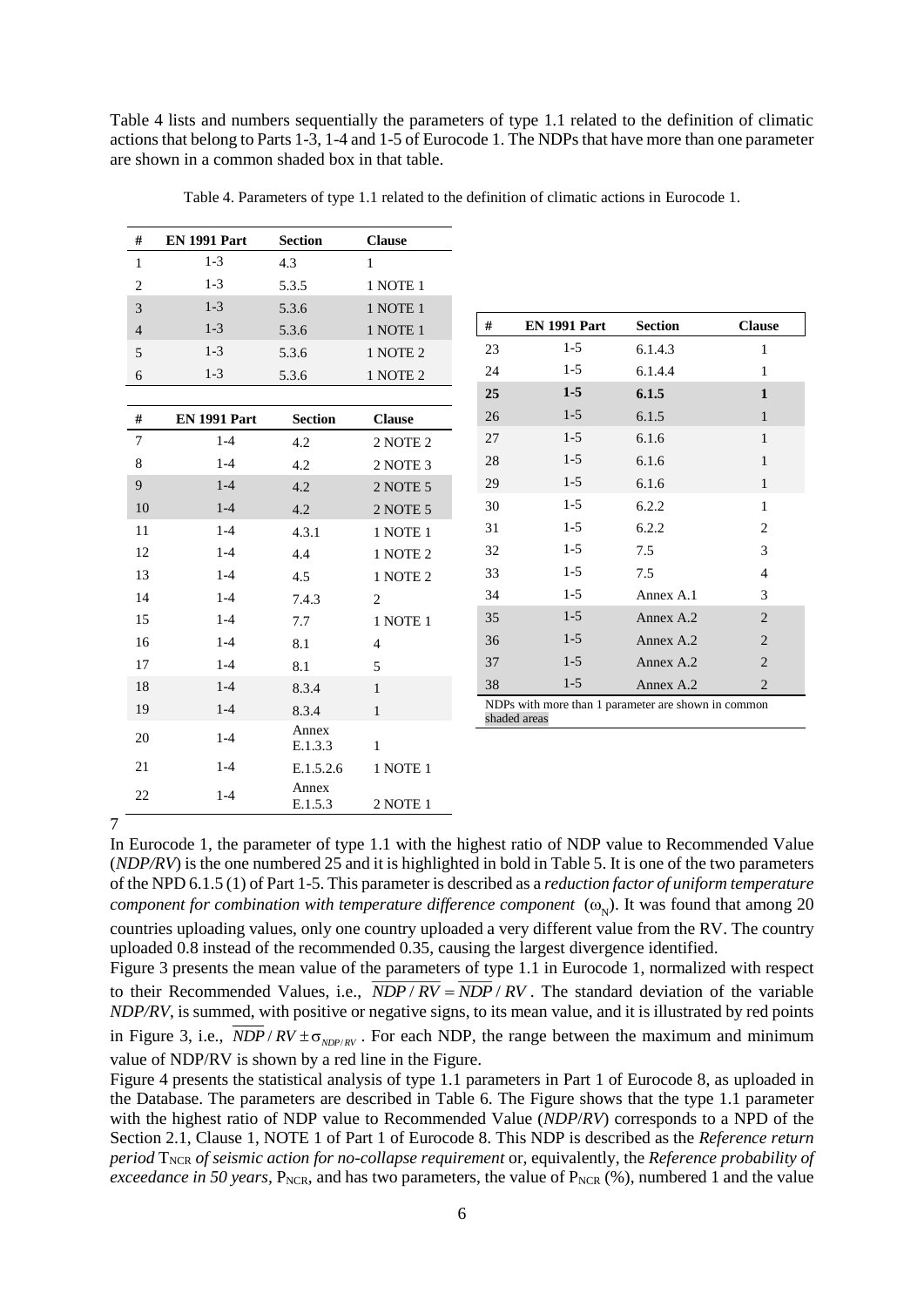of T<sub>NCR</sub> (years), numbered 2 in [Figure 4](#page-6-2) and in [Table 6.](#page-7-0) The parameter with the highest ratio of NDP value to Recommended Value (*NDP/RV*) was found to be the Reference return period  $T_{NCR}$  of seismic action for no-collapse requirement, being highlighted in bold in [Table 6.](#page-7-0)

| #           | Part                           | <b>Section</b><br>& clause | <b>NDP Description</b>                               | <b>Parameter Description</b>                                                                                                                                |
|-------------|--------------------------------|----------------------------|------------------------------------------------------|-------------------------------------------------------------------------------------------------------------------------------------------------------------|
| 25          |                                |                            | Numerical values<br>of $\omega_N$ and $\omega_M$     | $\omega_{N}$ -reduction factor of uniform<br>temperature component for<br>combination with temperature                                                      |
| 26          | $1 - 5$                        | 6.1.5(1)                   | Numerical values<br>of $\omega_{N}$ and $\omega_{M}$ | difference component<br>$\omega_{\rm M}$ - reduction factor of temperature<br>difference component for<br>combination with uniform<br>temperature component |
|             |                                |                            | $\bullet$ NDP / RV                                   | - min $(NDP)/RV$ or max $(NDP)/RV$<br>$\overline{\textbf{NDP}}$ / $RV$ $\pm$ $\sigma$ $\textbf{_{NDP/RV}}$ $\cdot$                                          |
|             |                                |                            |                                                      |                                                                                                                                                             |
| 2<br>3<br>1 | 6<br>$\overline{7}$<br>4<br>-5 | 8<br>9                     |                                                      | 10 11 12 13 14 15 16 17 18 19 20 21 22 23 24 23 26 27 28 29 30 31 32 33 34 35 36 37 38                                                                      |

<span id="page-6-0"></span>Table 5. NDP of type 1.1 with the highest maximum value of *NDP*/*RV* in Eurocode 1, among the NDPs related to the definition of climatic actions in Eurocode 1.

<span id="page-6-1"></span>Figure 3. Mean value, standard deviation, maximum and minimum value of NDP/RV; NDPs of type 1.1 related to the definition of climatic actions in Eurocode 1

Part 1-3 Part 1-4 Part 1-5

**n - NDP EN 1991** 



<span id="page-6-2"></span>Figure 4. Mean value, standard deviation, maximum and minimum value of NDP/RV; NDPs of type 1.1 related to the definition of seismic actions in Part 1 of Eurocode 8

The causes of the highest divergence found in the NDP parameter numbered 2 in Part 1 of Eurocode 8 were investigated, showing that two countries, among 16 uploading countries, have uploaded values equal to100 and 2500 years instead of the recommended 475 years return period for the no-collapse requirement.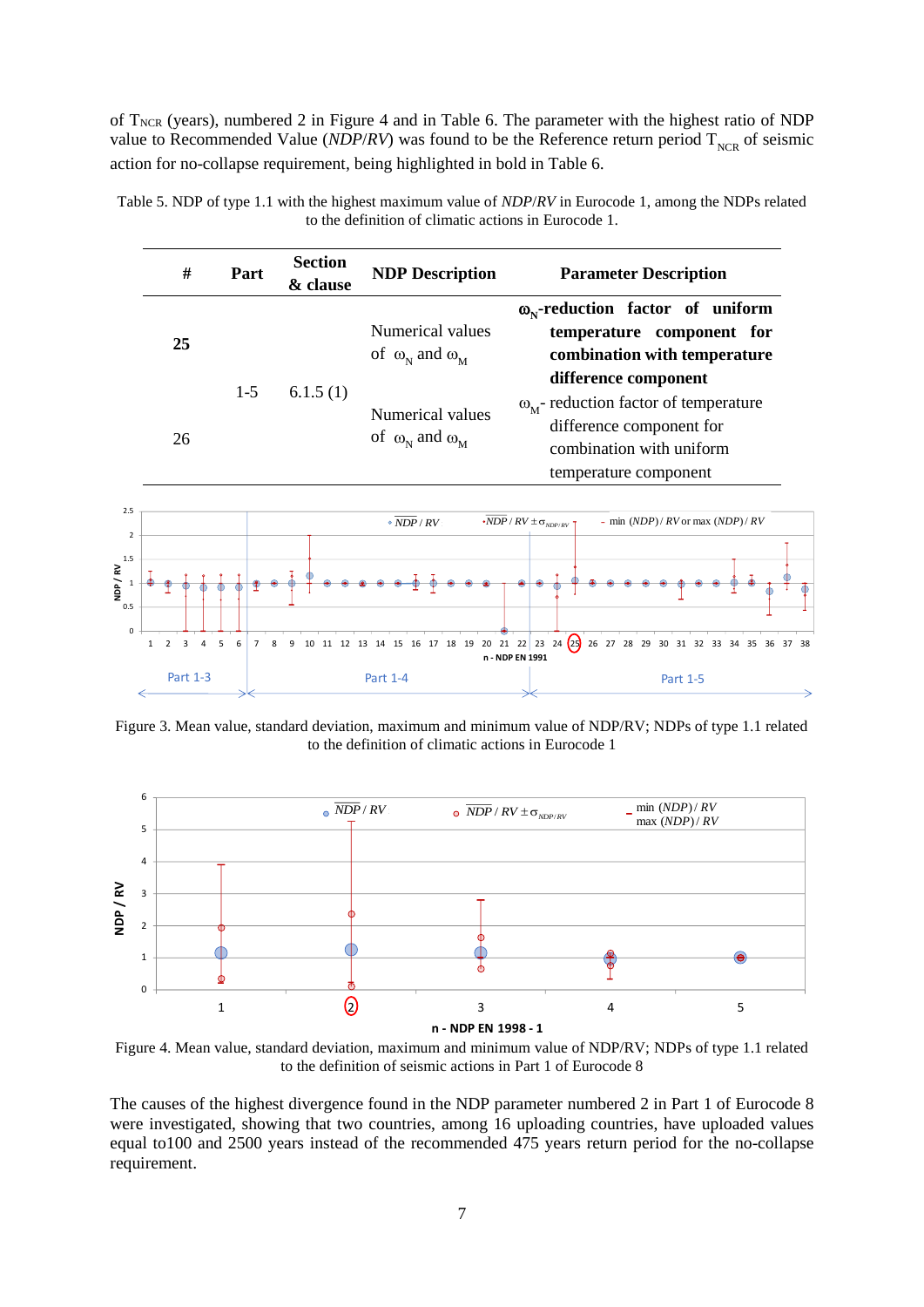<span id="page-7-0"></span>

| #              | <b>Section</b> | <b>Clause</b> | <b>NDP</b> Description                                                                                               | <b>NDP</b> Parameter          |
|----------------|----------------|---------------|----------------------------------------------------------------------------------------------------------------------|-------------------------------|
|                | 2.1            | $(1)$ NOTE 1  | Reference return period $T_{NCR}$ of seismic action for                                                              | The value of $P_{NCR}$        |
|                |                |               | no-collapse requirement or, equivalently, reference<br>probability of exceedance in 50 years, $P_{NCR}$              | (% )                          |
|                | 2.1            | $(1)$ NOTE 1  | Reference return period $T_{NCR}$ of seismic action for                                                              | The value of $T_{NCR}$        |
|                |                |               | no-collapse requirement or, equivalently, reference<br>probability of exceedance in 50 years, $P_{NCR}$              | (years)                       |
| 3              | 2.1            | $(1)$ NOTE 3  | Reference return period $T_{\text{DLR}}$ of seismic action for the                                                   | The value of $P_{\text{DLR}}$ |
|                |                |               | damage limitation requirement or, equivalently,<br>reference probability of exceedance in 10 years, $P_{\text{DLR}}$ | (% )                          |
| $\overline{4}$ | 2.1            | $(1)$ NOTE 3  | Reference return period $T_{\text{DLR}}$ of seismic action for the                                                   | The value of $T_{\text{DLR}}$ |
|                |                |               | damage limitation requirement or, equivalently,<br>reference probability of exceedance in 10 years, $P_{\text{DLR}}$ | (years)                       |
| 5              | 3.2.2.5        | 4             | Lower bound factor, $\beta$ on design spectral values                                                                | The value of lower            |
|                |                |               |                                                                                                                      | bound factor, $\beta$         |

Table 6. NDPs of type1.1 related to the definition of seismic actions in Eurocode 8, Part 1.

NDPs with more than 1 parameter are shown in common shaded cells

#### *2.3 Seismic zone maps adopted by EU Member States*

Seismic zone maps uploaded, or referred to, by the MS in the NDP Database were chosen as an example to illustrate the layout and the state of cross-border harmonization of the maps adopted by Member States in their National Annexes. [Figure 5](#page-7-1) and [Figure 6](#page-8-0) present the NDP 3.2.1 (2) *Seismic zone maps and reference ground accelerations therein* (in Part 1 of Eurocode 8) for two groups of neighbouring countries and [Figure 7](#page-8-1) shows the seismic zone maps for the remaining countries.



<span id="page-7-1"></span>Figure 5. Seismic zone maps for neighbouring countries: Belgium (© NBN), France (Article D563, 2015 © République Française) and Luxembourg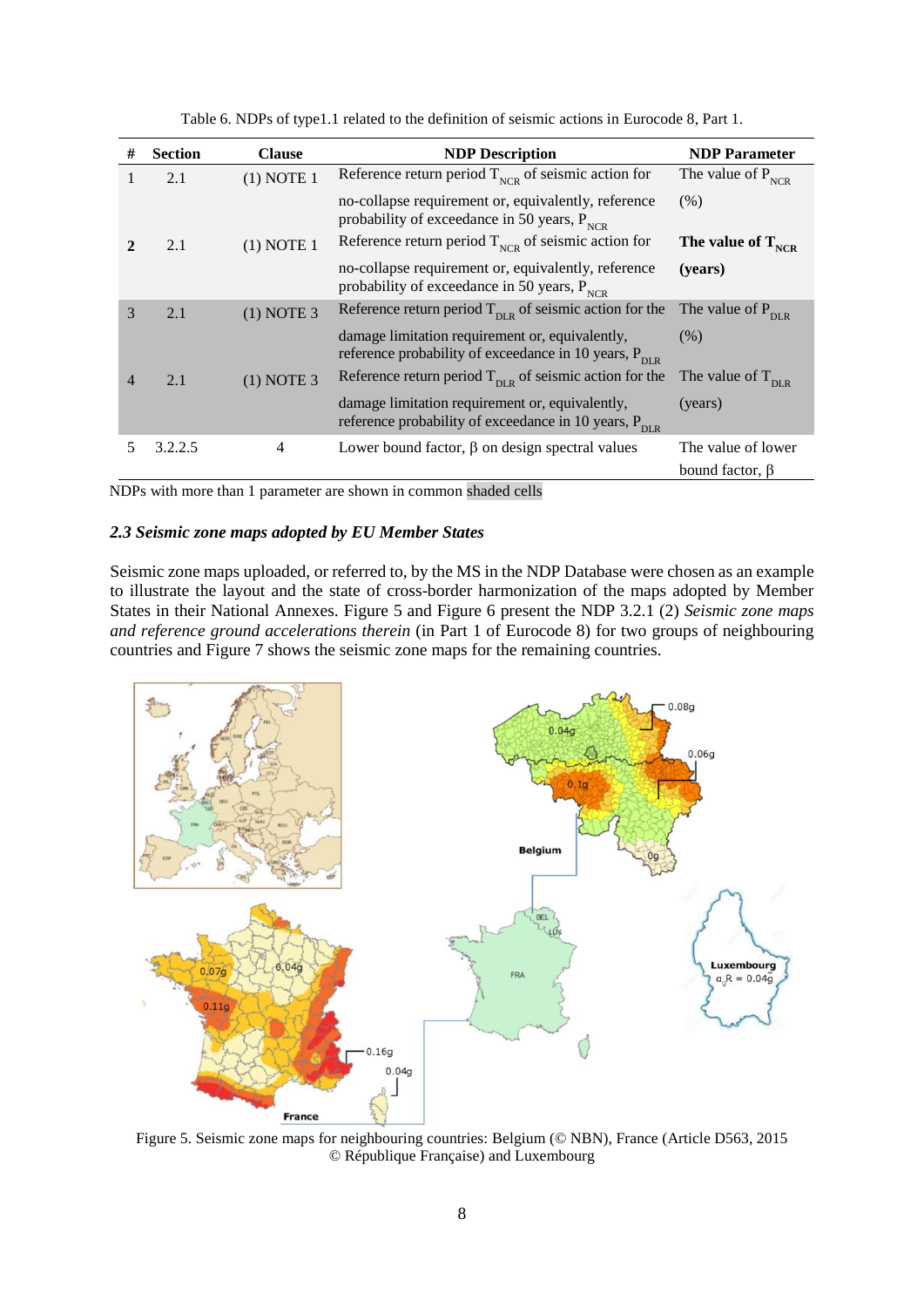

<span id="page-8-0"></span>Figure 6. Seismic zone maps for neighbouring countries: Bulgaria (© BDS; БДС, 2015), Croatia (© HZN), Greece (© NQIS/ELOT), Hungary (© MSZT), Romania (© ASRO, 2015) and Slovenia (© SIST; ARSO, 2015)



<span id="page-8-1"></span>Figure 7. Seismic zone maps for the Check Republic (© UNMZ), Cyprus (© CYS), Latvia and Portugal (© IPQ)

Most of the countries have drawn the seismic zones as acceleration contour maps, except Belgium, the Czech Republic and Portugal that have adopted constant levels of reference ground acceleration for the administrative units of the country.

Regarding the details of the cross-border harmonization, [Figure 5](#page-7-1) shows that Belgium has adopted five different seismic zones in the neighbourhood of France, whereas France shows a less disaggregated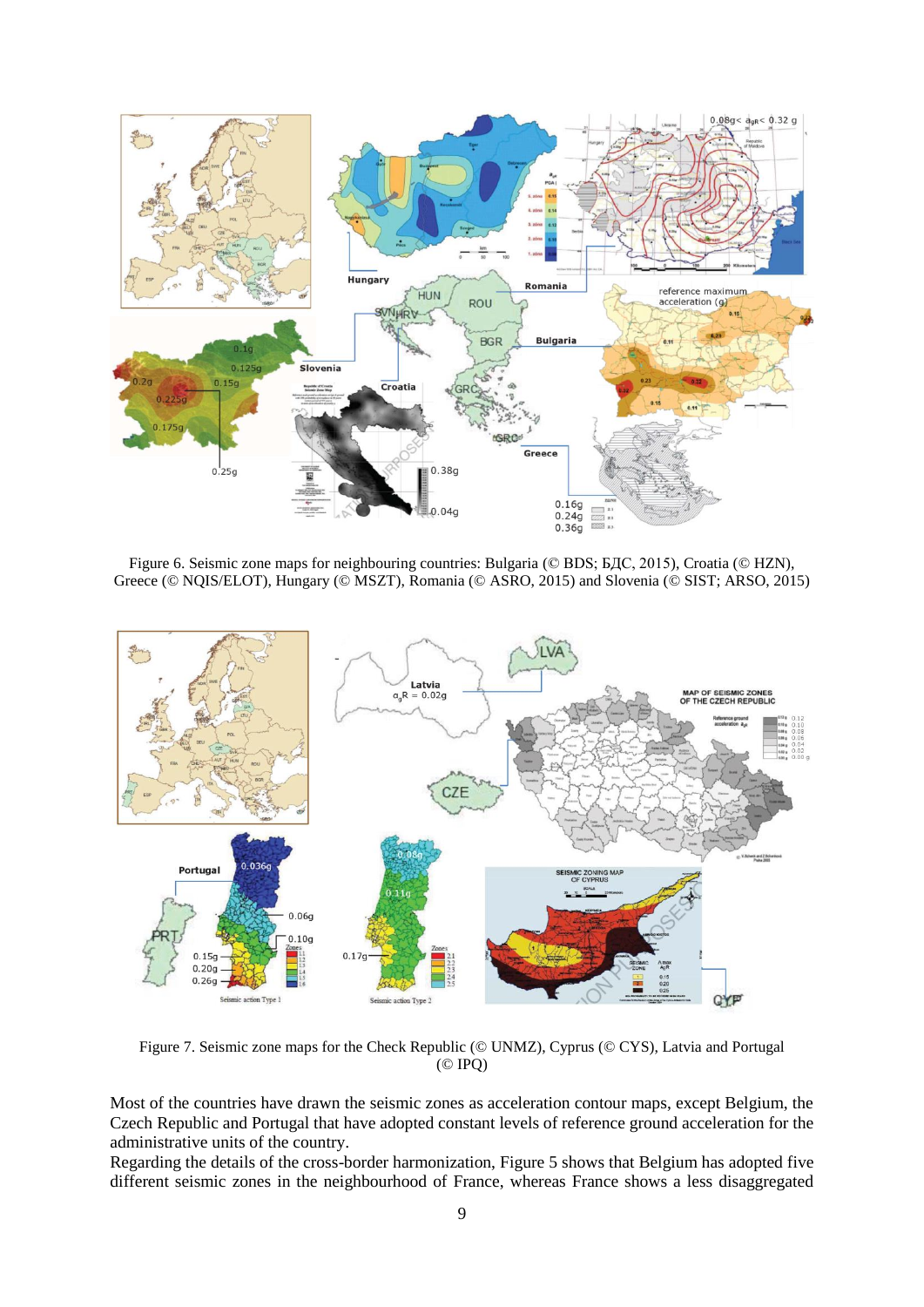zonation, comprising three seismic zones. Yet, the seismic acceleration reference level in the border area of both countries is consistently low, ranging from 0.04g to 0.11g in France and from 0g to 0.1g in Belgium. Similar observations apply to the border area of Belgium and Luxembourg, where the former shows a more disaggregated zonation, but a level of acceleration consistent with the latter. Finally, France and Luxembourg have exactly the same level of reference ground acceleration (0.04g) in the border area.

[Figure 6](#page-8-0) shows that the comparison of seismic zone maps in the border area of Croatia and Slovenia is not an easy task, because the representation adopted in the Croatian seismic zone map does not facilitate the differentiation of reference acceleration levels. In general, the acceleration level in the Croatian side seems higher than in the Slovenia side of the border. The same difficulties arise when comparing the border area of Croatia and Hungary, although herein the hazard levels seem more consistent. The reference ground acceleration on the border area between Hungary and Romania varies between 0.10g and 0.12g in the Hungarian side, and between 0.08g and 0.20g in the Romanian territory, meaning that the acceleration levels on the northwest border of Romania are doubled compared to the ones adopted in the neighbouring Hungary. It is noted that Romania has chosen a different return period from the other countries, so the seismic hazard underlying its seismic map is not directly comparable with the other countries seismic hazard. In the Romanian side of the border area with Bulgaria, four different seismic zones are shown, with reference acceleration levels ranging between 0.12g and 0.20g. On the other hand, on the Bulgarian side of the border, two different seismic zones are drawn with acceleration levels of 0.11g and 0.15g.

Finally, [Figure 6](#page-8-0) shows that in the border area between Greece and Bulgaria, the former having adopted two different seismic zones with reference acceleration levels of 0.16 g and 0.24g and the latter having implemented lower acceleration values varying between 0.11g and 0.23g. It is clear that there is a partial match on the reference acceleration levels in these neighbouring regions, since zone Z2 in Greece (0.24g) is nearby a Bulgarian zone with a reference acceleration level of 0.15g, and zone Z1 in Greece (0.16g) is close to Bulgarian seismic zones with 0.15g and 0.11g.

As discussed previously, there are still a lot of differences in the seismic zone maps adopted in Part 1 of Eurocode 8 by the EU Member States. Note that the national seismic provisions were produced in different times and this may have contributed to the different layouts of the seismic maps (Pinto *et al*., 2011). Additionally, as a result of different national practices, the seismic zone maps show discontinuities in the seismic levels at countries borderlines, making it difficult to harmonise the use of Eurocodes in neighbouring areas of different Member States.

Seismic zonation and the definition of the seismic action are key elements for all Parts of EN 1998 and advancements towards a more harmonized seismic zonation, still enabling the Member States to establish their own safety levels, are a matter of priority in the next generation of Eurocodes.

### **3. CONCLUSIONS**

By November 2017, the 28 EU Member States and the EFTA Member States, Norway and Switzerland, have uploaded in the Database 67% of the expected NDPs. In the analysis presented in this paper, the JRC has considered 142 NDPs relevant to the definition of climatic and seismic actions for structural design with the Eurocodes, distributed by Part 1-3, 1-4 and 1-5 of Eurocode 1 and by Parts 1 and 3 of Eurocode 8. For this specific set, Member States have uploaded 69% of the expected NDPs. The analysis of the data points out to the following main results:

- o Based on the available data, the average acceptance rate of the Recommended Values NDPs related to the definition of climatic and seismic actions is 68%, while for all Eurocodes Parts it is 74%. A good consensus is achieved among the countries on the NDPs with RV that belong to Part 1-4 of Eurocode 1 on wind actions, with an average acceptance rate of 73%;
- o The NDP with the lowest rate of acceptance in Eurocode 1 is in Part 1-3 on snow loading, reaching an acceptance of 26%. The NDP is *Annex A (1) Table A.1* - *Definition of exceptional conditions and definition of design situations which apply for the particular local effects described in Section 6 for cases B1 and B3*. The NDP with the highest rate of acceptance in Eurocode 1 is in Part 1-4, achieving consensus (100%) among all uploading countries. The NDP is *7.6 (1) NOTE 1* - *The values of the reduction factor for square sections with rounded corners, ψr.* In Eurocode 8, the rate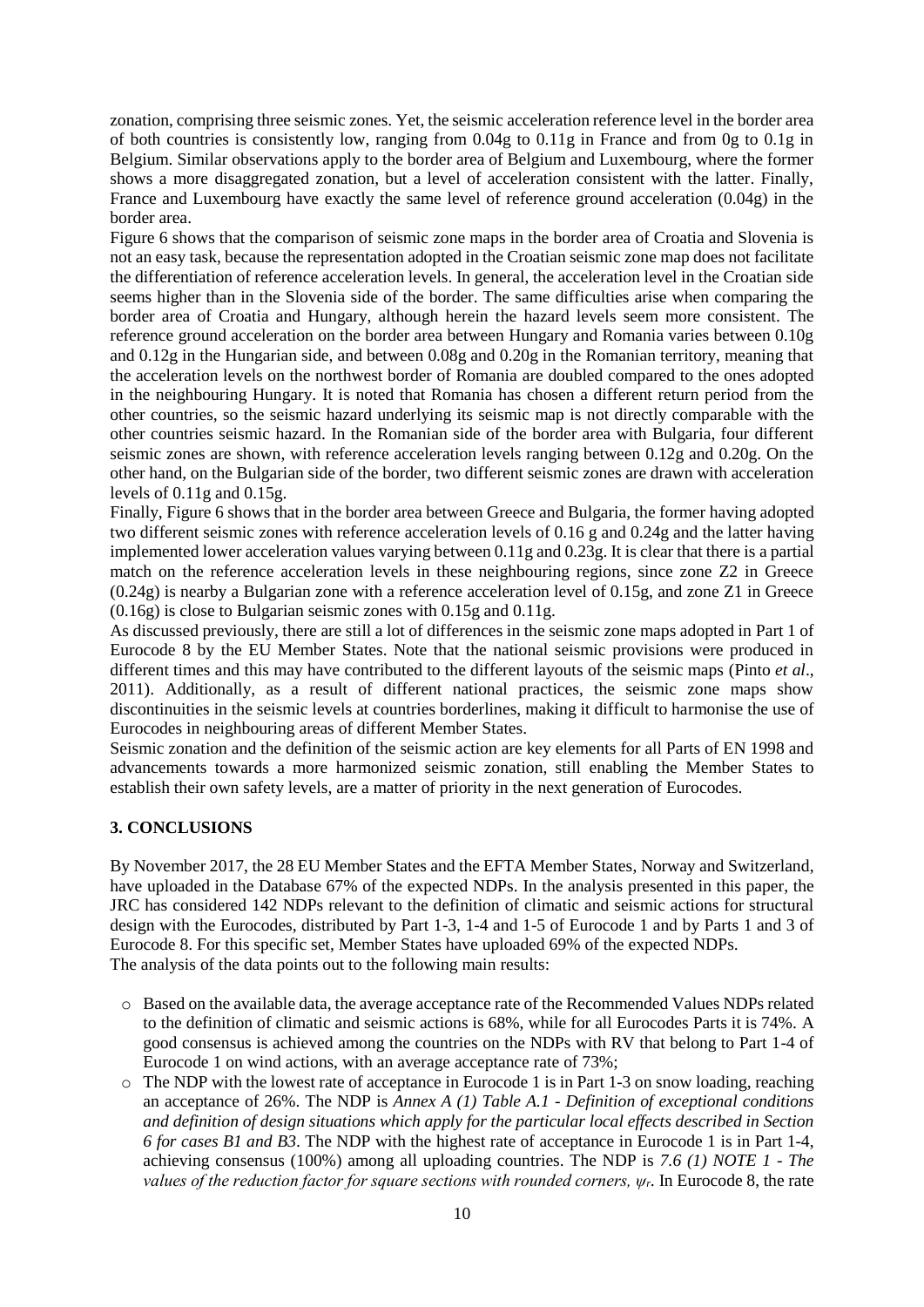of acceptance varies between a minimum of 20% for the *NDP 3.2.1 (4)* - *Governing parameter (identification and value) for threshold of low seismicity* and a maximum of 94% for the *NDP 3.2.2.5(4)* - *Lower bound factor β on design spectral values*.

- o Within the set of NDPs with RV given, related to the definition of climatic and seismic actions, a broader consensus (71%) emerged on the acceptance of NDPs of type 1.1, *i.e.,* NDPs consisting of pre-determined parameters with RV given;
- o The largest divergences in the accepted values of the NDPs of type 1.1 are caused by the non-acceptance of the RVs by one EU MS in case of Eurocode 1 and by two EU MS in case of Eurocode 8.

Finally, the seismic zone maps were chosen as an example to illustrate the harmonization state of the maps adopted by Member States in their National Annexes. The harmonization state of acceleration values and maps layout at countries' border was addressed. The collected maps present dissimilar layouts and reveal discontinuities in the levels of the reference ground acceleration at countries borderlines. Thus, advancement towards an enhanced harmonized seismic zonation is a matter of priority in the next generation of Eurocodes.

The above results clearly show, that the divergence of the accepted NDPs is caused not only by the differences in the local seismic and climatic conditions, but also by different approaches and technical considerations, which fact steel leaves room for further harmonization of the National implementation of the Eurocodes.

# **4. ACKNOWLEDGMENTS**

The authors would like to acknowledge Sonia Iannaconne for her continuing support and invaluable contribution to the IT maintenance and development of the NDPs Database.

### **5. REFERENCES**

2003/887/EC (2003). Commission Recommendation 2003/887/EC of 11 December 2003 on the implementation and use of Eurocodes for construction works and structural construction products. Official Journal of the European Union, L332: 62-63.

ARSO (2015). Slov. Env. Agency, retrieved 2015-1-06 from: http://www.arso.gov.si/potresi/podatki/projektni\_pospesek\_tal.html.

Article D563 (2015). Code de l'environment. République Française.

БДС (2015). Bulgarian Institute for Standardization, retrieved 2015-1-06 from: http://www.bds-bg.org/en/pages/page\_71.html.

M/515 EN (2012). Mandate for Amending Existing Eurocodes and Extending the Scope of Structural Eurocodes. DG Enterprise and Industry, European Commission, Brussels, 12 December 2012.

Pinto, AV, Athanasopoulou A, Poljanšek M, and Acun, B, 2011. Implementation, Harmonization and Further Development of the Eurocodes – A Case Study on Eurocode 2. *Proceedings of the Second International Workshop on Design of Concrete Structures and Bridges Using Eurocodes*, Bratislava, Slovakia.

Sousa, ML, Dimova, S, Pinto, A, 2016. State of harmonized use of the Eurocodes Nationally Determined Parameters relevant to the maps for climatic and seismic actions. Chapter in the JRC Scientific and Technical report "Eurocodes: background and applications. Elaboration of maps for climatic and seismic actions for structural design with the Eurocodes". (JRC103917).